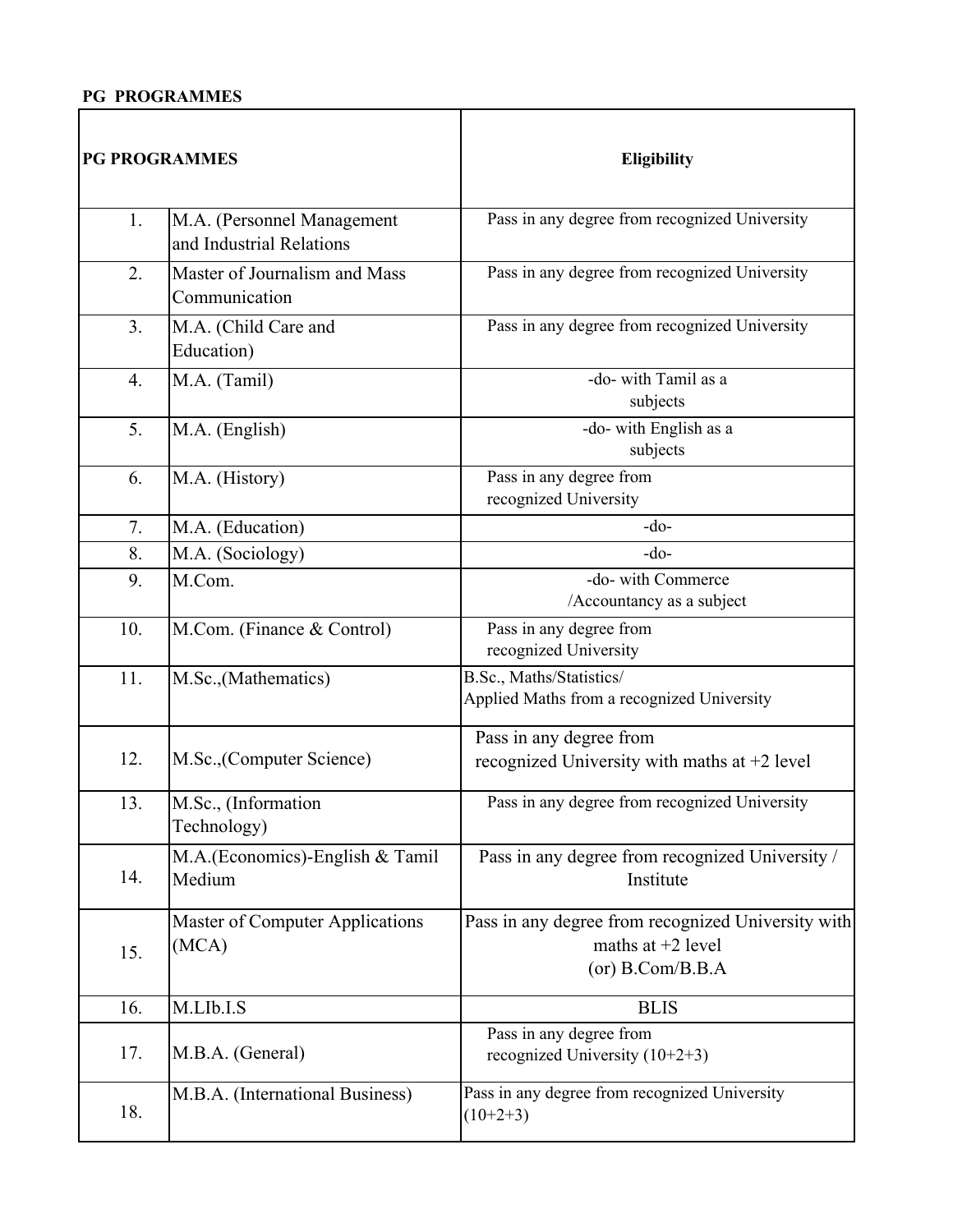| 19. | M.B.A. (Banking and Finance)                  | Pass in any degree from recognized University<br>$(10+2+3)$ |
|-----|-----------------------------------------------|-------------------------------------------------------------|
| 20. | M.B.A. (Corporate Secretaryship)              | Pass in any degree from<br>recognized University $(10+2+3)$ |
| 21. | M.B.A. (Project Management)                   | Pass in any degree from recognized University<br>$(10+2+3)$ |
| 22. | M.B.A. (Hospital Management)                  | Pass in any degree from<br>recognized University $(10+2+3)$ |
| 23. | M.B.A. (Human Resource<br>Management)         | Pass in any degree from recognized University<br>$(10+2+3)$ |
| 24. | M.B.A. (Tourism)                              | Pass in any degree from recognized University<br>$(10+2+3)$ |
| 25. | M.B.A. (Education Management)                 | Pass in any degree from<br>recognized University $(10+2+3)$ |
| 26. | M.B.A. (Retail Management)                    | Pass in any degree from recognized University<br>$(10+2+3)$ |
| 27. | M.B.A. (Technology Management)                | Pass in any degree from<br>recognized University $(10+2+3)$ |
| 28. | M.B.A. (Logistics Management)                 | Pass in any degree from recognized University<br>$(10+2+3)$ |
| 29. | M.B.A. (Corporate Management)                 | Pass in any degree from recognized University<br>$(10+2+3)$ |
| 30. | M.B.A. (Financial Management)                 | Pass in any degree from<br>recognized University $(10+2+3)$ |
| 31. | M.B.A. (Marketing Management)                 | Pass in any degree from recognized University<br>$(10+2+3)$ |
| 32. | M.B.A. (System Management)                    | Pass in any degree from recognized University<br>$(10+2+3)$ |
| 33. | M.B.A. (Production & Operation<br>Management) | Pass in any degree from recognized University<br>$(10+2+3)$ |
| 34. | M.B.A. (Cooperative Management)               | Pass in any degree from recognized University<br>$(10+2+3)$ |